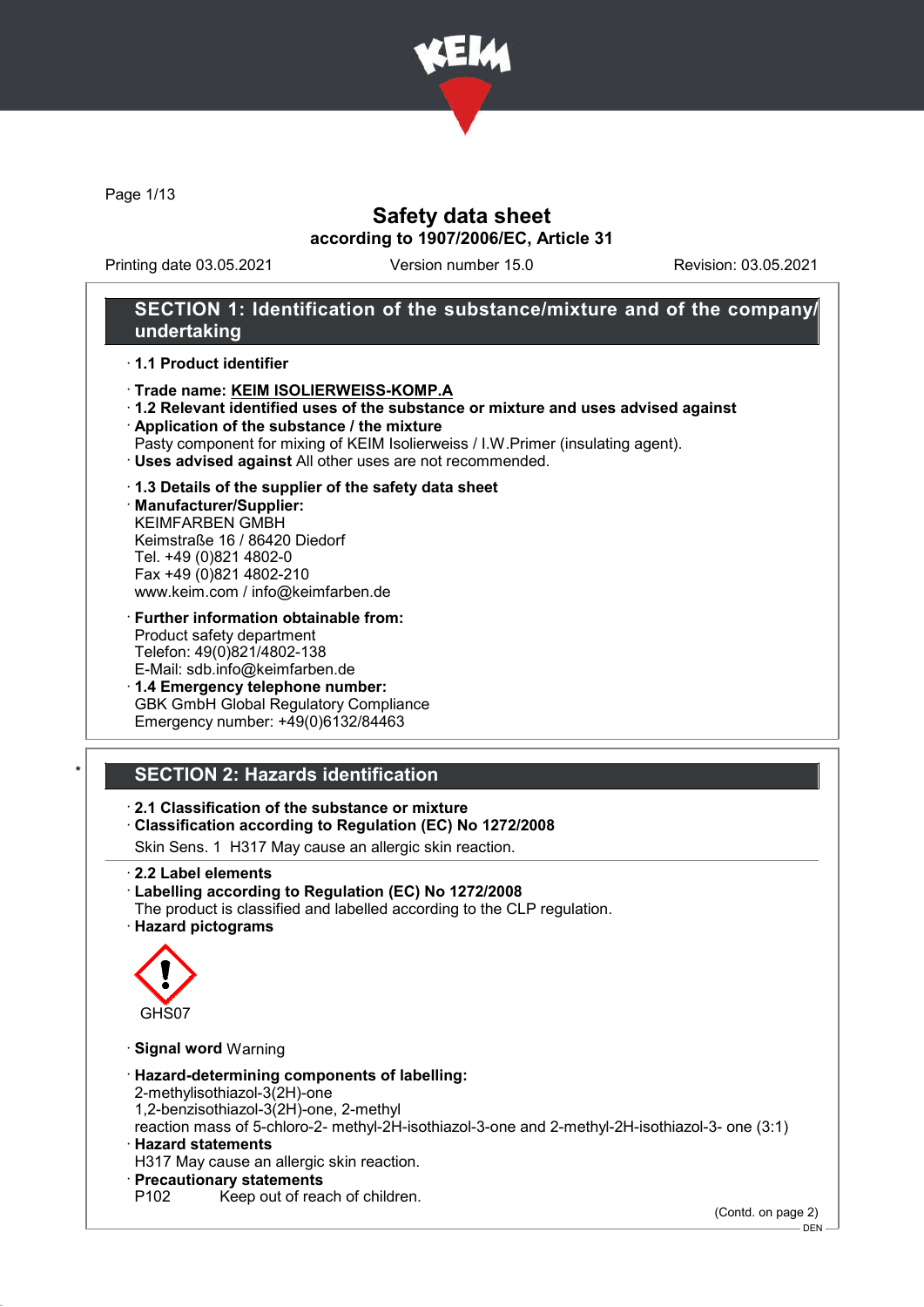

Page 2/13

# Safety data sheet according to 1907/2006/EC, Article 31

Printing date 03.05.2021 Version number 15.0 Revision: 03.05.2021

#### Trade name: KEIM ISOLIERWEISS-KOMP.A

(Contd. of page 1) P261 Avoid breathing mist/vapours/spray.<br>P280 Wear protective gloves / protective of Wear protective gloves / protective clothing. P302+P352 IF ON SKIN: Wash with plenty of soap and water. P333+P313 If skin irritation or rash occurs: Get medical advice/attention. P362+P364 Take off contaminated clothing and wash it before reuse.<br>P501 Dispose of contents/container in accordance with regiona Dispose of contents/container in accordance with regional/national regulations. · Additional information: EUH211 Warning! Hazardous respirable droplets may be formed when sprayed. Do not breathe spray or mist. · 2.3 Other hazards · Results of PBT and vPvB assessment

· PBT: Not applicable · vPvB: Not applicable

### SECTION 3: Composition/information on ingredients

#### · 3.2 Mixtures

· Description: Watery copolymer-dispersion.

| titanium dioxide [in powder form containing 1 % or<br>CAS: 13463-67-7<br>more of particles with aerodynamic diameter $\leq 10$<br>EINECS: 236-675-5<br>Index number: 022-006-00-2<br>$\mu$ m<br>Reg.nr.: 01-2119486799-10-<br><b>◆ Carc. 2, H351</b><br><b>XXXX</b><br>CAS: 2682-20-4<br>2-methylisothiazol-3(2H)-one<br>EINECS: 220-239-6<br>Acute Tox. 3, H301; Acute Tox. 3, H311; Acute<br>Tox. 2, H330; Skin Corr. 1B, H314; Eye Dam.<br>Index number: 613-326-00-9<br>1, H318; $\leftrightarrow$ Aquatic Acute 1, H400 (M=10);<br>Aquatic Chronic 1, H410 (M=1); $\langle \cdot \rangle$ Skin Sens. 1A,<br>H317, EUH071 |                               |                               | · Dangerous components: |
|-------------------------------------------------------------------------------------------------------------------------------------------------------------------------------------------------------------------------------------------------------------------------------------------------------------------------------------------------------------------------------------------------------------------------------------------------------------------------------------------------------------------------------------------------------------------------------------------------------------------------------|-------------------------------|-------------------------------|-------------------------|
|                                                                                                                                                                                                                                                                                                                                                                                                                                                                                                                                                                                                                               | $2.5 - 10%$                   |                               |                         |
| Skin Sens. 1A; H317: $C \ge 0.0015$ %                                                                                                                                                                                                                                                                                                                                                                                                                                                                                                                                                                                         | $>0.025 - 0.1\%$              | Specific concentration limit: |                         |
|                                                                                                                                                                                                                                                                                                                                                                                                                                                                                                                                                                                                                               | (Contd. on page 3)<br>DEN $-$ |                               |                         |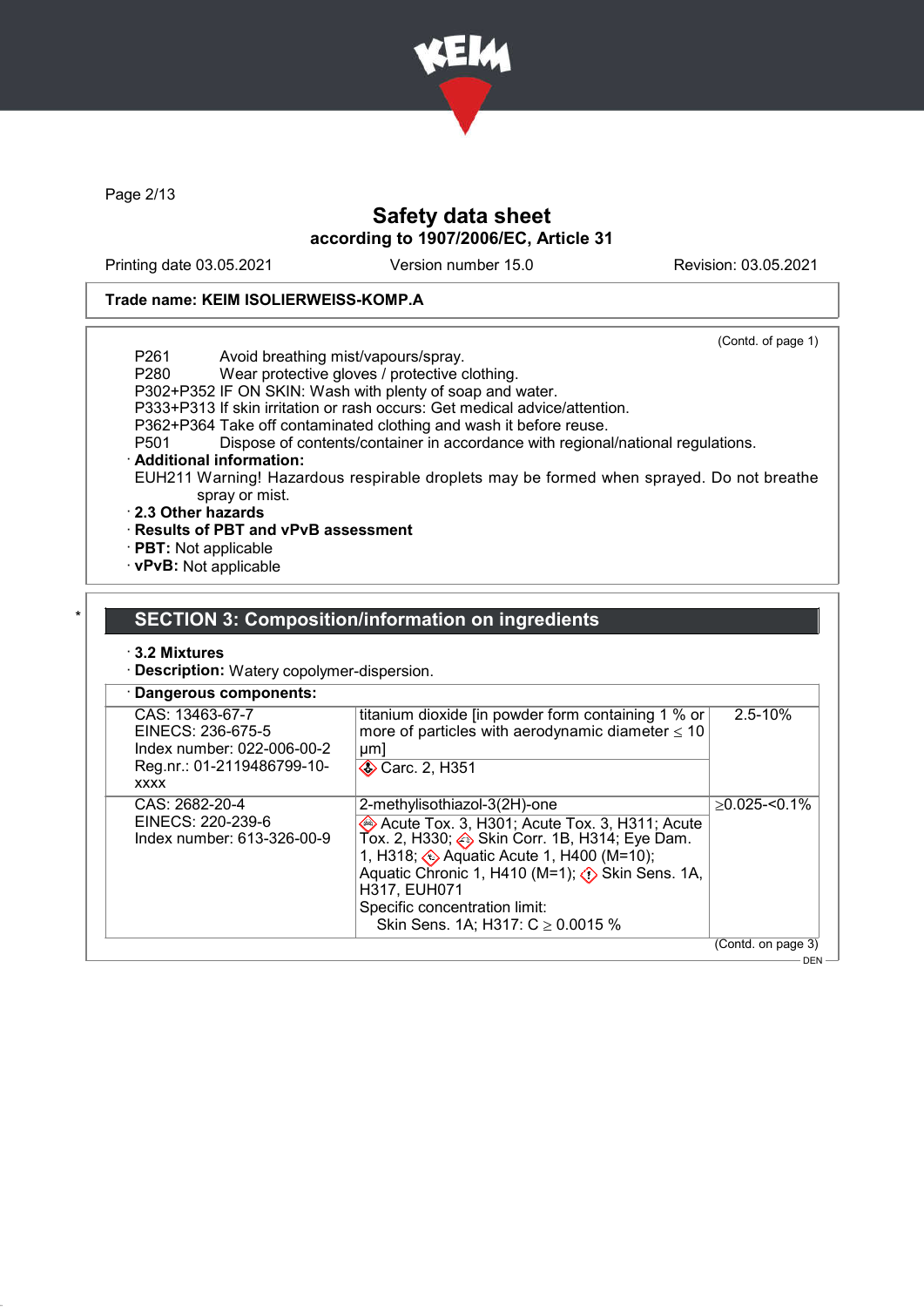

Page 3/13

# Safety data sheet according to 1907/2006/EC, Article 31

Printing date 03.05.2021 Version number 15.0 Revision: 03.05.2021

#### Trade name: KEIM ISOLIERWEISS-KOMP.A

| CAS: 2527-66-4                                                        |                                                                                                                                                                                                                                                                                                                                                                                                                                                                                                                                                                                              | (Contd. of page 2)<br>$< 0.01\%$ |
|-----------------------------------------------------------------------|----------------------------------------------------------------------------------------------------------------------------------------------------------------------------------------------------------------------------------------------------------------------------------------------------------------------------------------------------------------------------------------------------------------------------------------------------------------------------------------------------------------------------------------------------------------------------------------------|----------------------------------|
|                                                                       | 1,2-benzisothiazol-3(2H)-one, 2-methyl<br>→ Acute Tox. 3, H301; → Skin Corr. 1C, H314;<br>Eye Dam. 1, H318; $\otimes$ Aquatic Acute 1, H400;<br>Aquatic Chronic 2, $H$ 411; $\langle \rangle$ Acute Tox. 4, H312;<br>Skin Sens. 1A, H317, EUH071<br>Specific concentration limit:<br>Skin Sens. 1A; H317: $C \ge 0.0015$ %                                                                                                                                                                                                                                                                   |                                  |
| CAS: 55965-84-9<br>EC number: 611-341-5<br>Index number: 613-167-00-5 | reaction mass of 5-chloro-2- methyl-2H-isothiazol-<br>3-one and 2-methyl-2H-isothiazol-3- one (3:1)<br>Acute Tox. 3, H301; Acute Tox. 2, H310; Acute<br>Tox. 2, H330; Skin Corr. 1C, H314; Eye Dam.<br>1, H318; Aquatic Acute 1, H400 (M=100);<br>Aquatic Chronic 1, H410 (M=100); $\langle \cdot \rangle$ Skin Sens.<br>1A, H317, EUH071<br>Specific concentration limits:<br>Skin Corr. 1C; H314: $C \ge 0.6$ %<br>Skin Irrit. 2; H315: 0.06 % $\leq$ C < 0.6 %<br>Eye Dam. 1; H318: $C \ge 0.6$ %<br>Eye Irrit. 2; H319: 0.06 % $\leq$ C < 0.6 %<br>Skin Sens. 1A; H317: $C \ge 0.0015$ % | < 0.0015%                        |

· Additional information: For the wording of the listed hazard phrases refer to section 16.

#### SECTION 4: First aid measures · 4.1 Description of first aid measures · General information: Immediately remove any clothing soiled by the product. When seeing the doctor we suggest to present this safety data sheet. · After inhalation: Supply fresh air; consult doctor in case of complaints. In case of unconsciousness place patient stably in side position for transportation. · After skin contact: Immediately wash with water and soap and rinse thoroughly. Do not use solvents or thinners. If skin irritation continues, consult a doctor. · After eye contact: Rinse opened eye for several minutes under running water. Then consult a doctor. · After swallowing: Rinse mouth and throat well with water. Do not induce vomiting; call for medical help immediately. · 4.2 Most important symptoms and effects, both acute and delayed No further relevant information available. · 4.3 Indication of any immediate medical attention and special treatment needed No further relevant information available. DEN

(Contd. on page 4)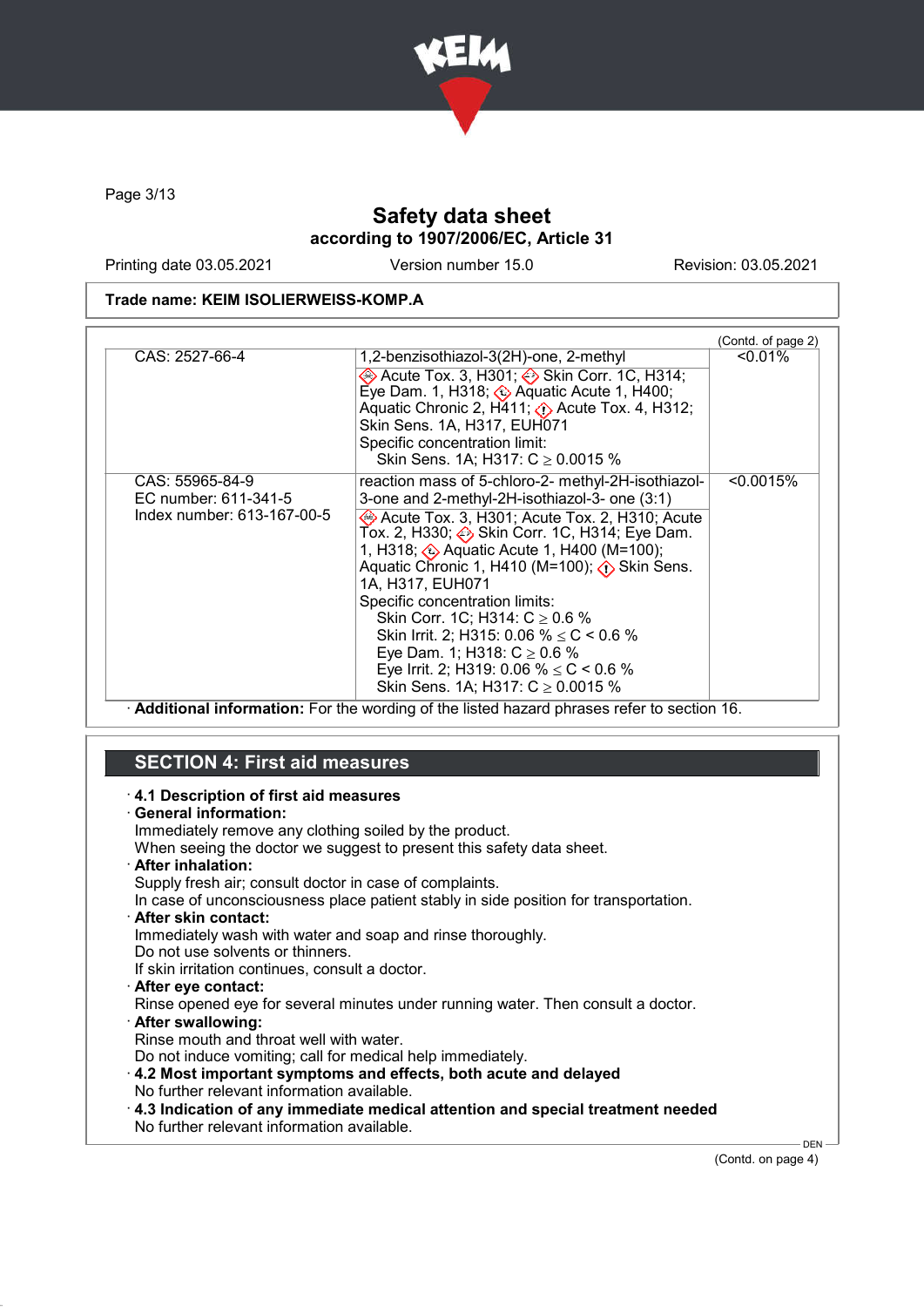

Page 4/13

# Safety data sheet according to 1907/2006/EC, Article 31

Printing date 03.05.2021 Version number 15.0 Revision: 03.05.2021

#### Trade name: KEIM ISOLIERWEISS-KOMP.A

(Contd. of page 3)

## SECTION 5: Firefighting measures

- · 5.1 Extinguishing media
- · Suitable extinguishing agents:
- CO2, powder or water spray. Fight larger fires with water spray or resistant foam.
- · 5.2 Special hazards arising from the substance or mixture In case of fire, the following can be released: carbon oxide (COx) silicon dioxid (SiO2)

acrylic monomers · 5.3 Advice for firefighters

- · Specila protective equipment: Wear self-contained respiratory protective device.
- · Additional information

Cool endangered receptacles with water spray.

Dispose of fire debris and contaminated fire fighting water in accordance with official regulations. The product itself is not inflammable. The remaining polymer after ablating of the aqueous phase is flammable.

In case of fire do not breathe smoke, fumes and vapours.

# SECTION 6: Accidental release measures

· 6.1 Personal precautions, protective equipment and emergency procedures

Respect the protection rules (see section 7 a. 8).

Ensure adequate ventilation

Avoid contact with skin and eyes.

Particular danger of slipping on leaked/spilled product.

- · 6.2 Environmental precautions: Do not allow product to reach soil, sewage system or any water course. Follow local governmental rules and regulations.
- · 6.3 Methods and material for containment and cleaning up: Absorb with liquid-binding material (sand, diatomite, acid binders, universal binders, sawdust). Close drainages (risk of blocking due to polymer precipitation) Ensure adequate ventilation. Dispose of the material collected according to regulations. Clear contaminated areas thoroughly. 6.4 Reference to other sections
- See Section 7 for information on safe handling. See Section 8 for information on personal protection equipment. See Section 13 for disposal information.

# SECTION 7: Handling and storage

· 7.1 Precautions for safe handling Keep receptacles tightly sealed. Avoid contact with skin and eyes. Do not inhale aerosols.

(Contd. on page 5)

 $-$  DEN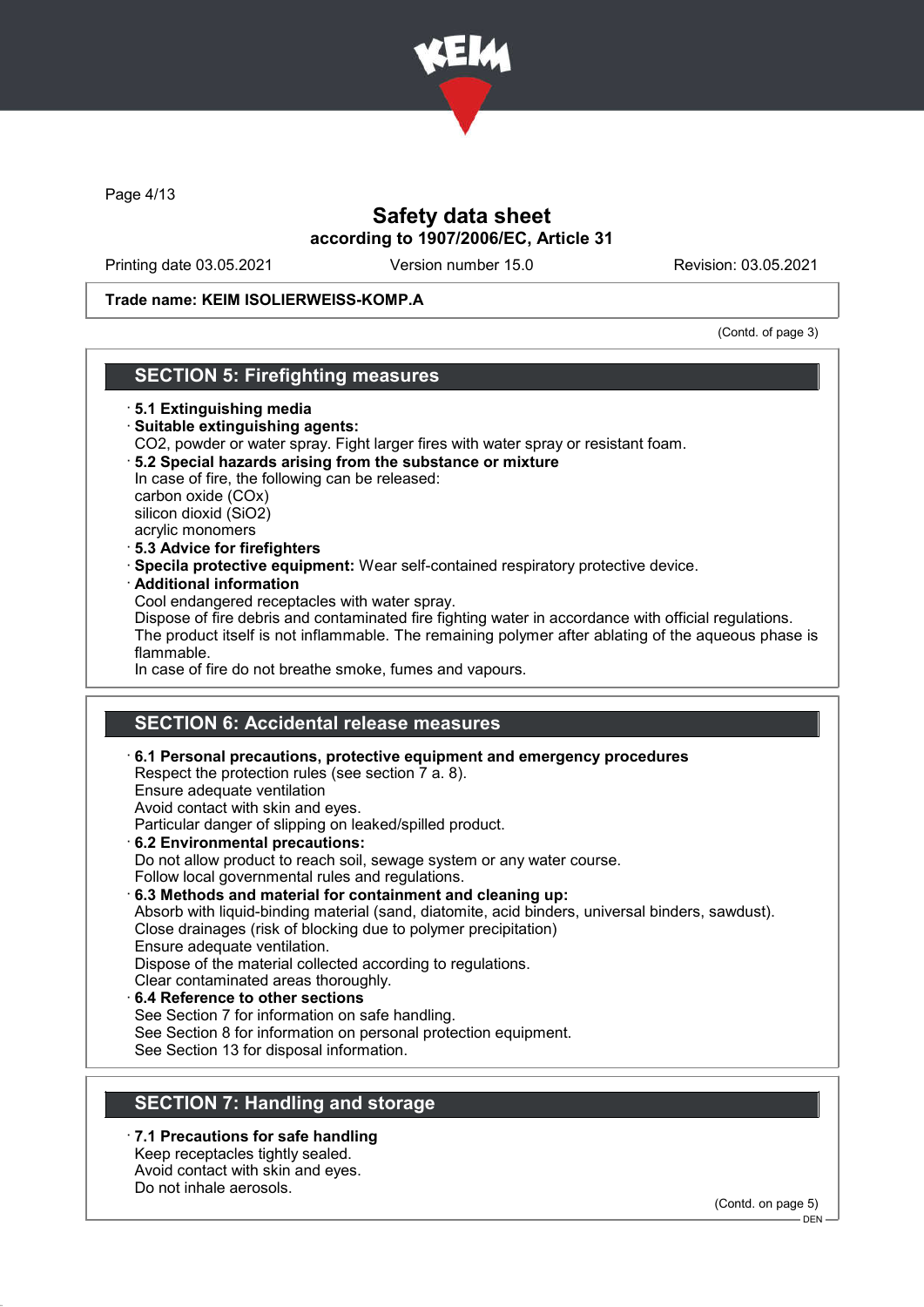

Page 5/13

# Safety data sheet according to 1907/2006/EC, Article 31

Printing date 03.05.2021 Version number 15.0 Revision: 03.05.2021

#### Trade name: KEIM ISOLIERWEISS-KOMP.A

| Ensure good ventilation/exhaustion at the workplace.<br>See item 8 (8.2) for information about suitable protective equipment and technical precautions.<br>Respect the protection rules.<br>· Information about fire - and explosion protection: No special measures required.<br>.7.2 Conditions for safe storage, including any incompatibilities |
|-----------------------------------------------------------------------------------------------------------------------------------------------------------------------------------------------------------------------------------------------------------------------------------------------------------------------------------------------------|
|                                                                                                                                                                                                                                                                                                                                                     |
|                                                                                                                                                                                                                                                                                                                                                     |
|                                                                                                                                                                                                                                                                                                                                                     |
|                                                                                                                                                                                                                                                                                                                                                     |
| · Storage:                                                                                                                                                                                                                                                                                                                                          |
| Requirements to be met by storerooms and receptacles:                                                                                                                                                                                                                                                                                               |
| Store only in the original receptacle.                                                                                                                                                                                                                                                                                                              |
| Unsuitable material for receptacles and pipes:                                                                                                                                                                                                                                                                                                      |
| iron and ferrous metals                                                                                                                                                                                                                                                                                                                             |
| Aluminium                                                                                                                                                                                                                                                                                                                                           |
| Suitable material for receptacles and pipes:                                                                                                                                                                                                                                                                                                        |
| Polyethylene                                                                                                                                                                                                                                                                                                                                        |
| Stainless steel                                                                                                                                                                                                                                                                                                                                     |
| · Information about storage in one common storage facility: Not required.                                                                                                                                                                                                                                                                           |
| · Further information about storage conditions:                                                                                                                                                                                                                                                                                                     |
| Store receptacle in a well ventilated area.                                                                                                                                                                                                                                                                                                         |
| Store in a cool place.                                                                                                                                                                                                                                                                                                                              |
| Protect from heat and direct sunlight.                                                                                                                                                                                                                                                                                                              |
| Protect from frost.                                                                                                                                                                                                                                                                                                                                 |
| Storage class: 12                                                                                                                                                                                                                                                                                                                                   |
| · General information: Stir up well before use.                                                                                                                                                                                                                                                                                                     |
| · 7.3 Specific end use(s) No further relevant information available.                                                                                                                                                                                                                                                                                |

## SECTION 8: Exposure controls/personal protection

· 8.1 Control parameters

· Ingredients with limit values that require monitoring at the workplace:

13463-67-7 titanium dioxide [in powder form containing 1 % or more of particles with aerodynamic diameter ≤ 10 μm]

AGW (Germany) Long-term value: 1.25\* 10\*\* mg/m<sup>3</sup> 2(II);\*alveolengängig\*\*einatembar; AGS, DFG

#### 2682-20-4 2-methylisothiazol-3(2H)-one

MAK (Germany) Long-term value: 0.2 E mg/m<sup>3</sup> vgl. Abschn. Xc

55965-84-9 reaction mass of 5-chloro-2- methyl-2H-isothiazol-3-one and 2-methyl-2Hisothiazol-3- one (3:1)

MAK (Germany) Long-term value: 0.2E mg/m<sup>3</sup>

vgl.Abschn.Xc

Additional information: The lists valid during the making were used as basis.

· 8.2 Exposure controls

· Individual protection measures, such as personal protective equipment

· General protective and hygienic measures:

Avoid contact with the eyes and skin.

(Contd. on page 6)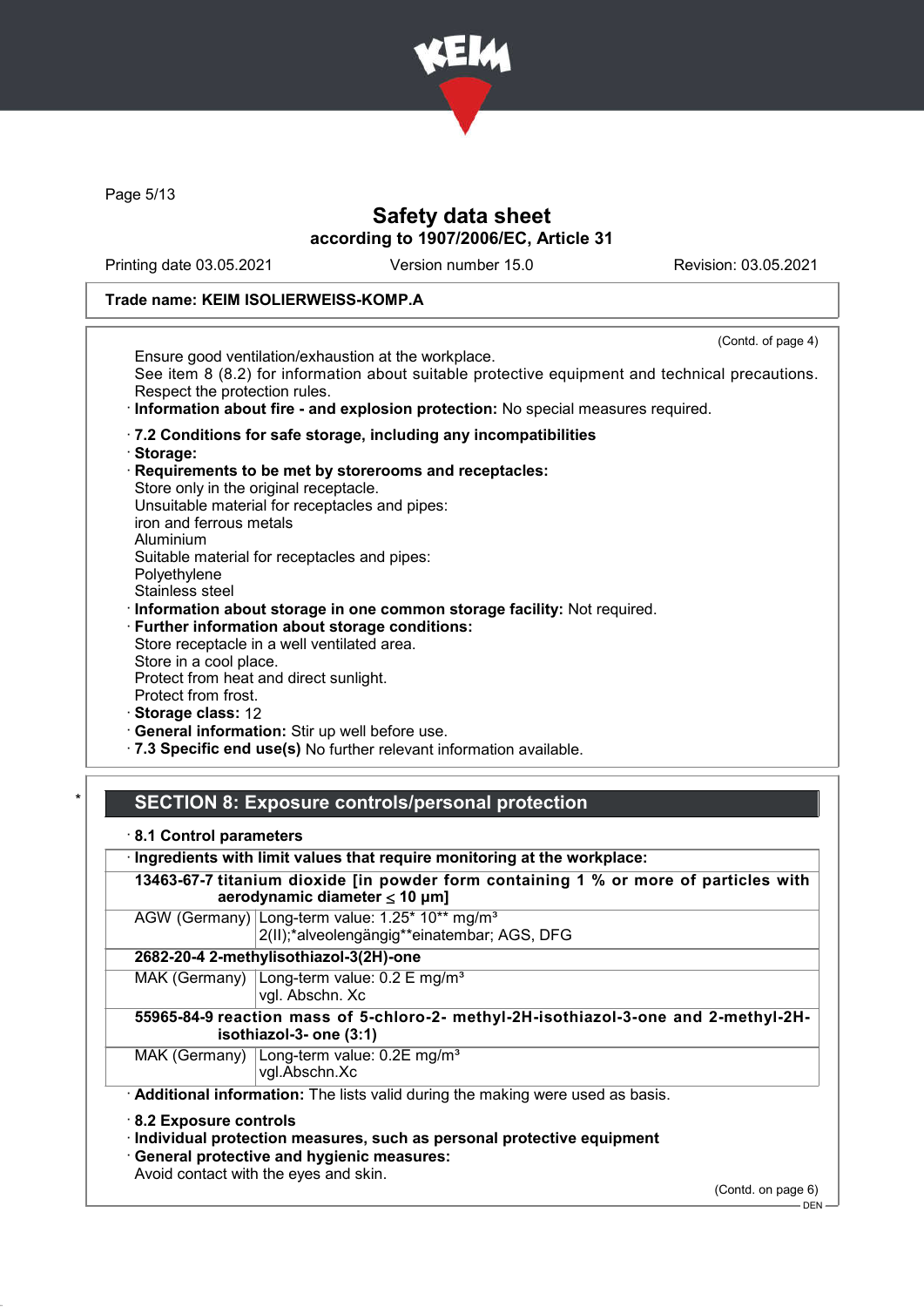

Page 6/13

# Safety data sheet according to 1907/2006/EC, Article 31

Printing date 03.05.2021 Version number 15.0 Revision: 03.05.2021

## Trade name: KEIM ISOLIERWEISS-KOMP.A

|                                                                                                 | (Contd. of page 5)                                                                                   |  |  |
|-------------------------------------------------------------------------------------------------|------------------------------------------------------------------------------------------------------|--|--|
| Do not inhale aerosols.                                                                         |                                                                                                      |  |  |
| Wash hands before breaks and at the end of work.                                                |                                                                                                      |  |  |
| Immediately remove all soiled and contaminated clothing.                                        |                                                                                                      |  |  |
| <b>Respiratory protection:</b>                                                                  |                                                                                                      |  |  |
| Use suitable respiratory protective device only when aerosol or mist is formed.                 |                                                                                                      |  |  |
| Combination filter A/P                                                                          |                                                                                                      |  |  |
| <b>Hand protection Protective gloves</b>                                                        |                                                                                                      |  |  |
| <b>Material of gloves</b>                                                                       |                                                                                                      |  |  |
| suitable material e.g.:                                                                         |                                                                                                      |  |  |
| Nitrile impregnated cotton-gloves                                                               |                                                                                                      |  |  |
| Neoprene gloves                                                                                 |                                                                                                      |  |  |
| Recommended thickness of the material: $\geq 0.5$ mm                                            |                                                                                                      |  |  |
| Butyl rubber, BR                                                                                |                                                                                                      |  |  |
| Recommended thickness of the material: $\geq 0.7$ mm                                            |                                                                                                      |  |  |
|                                                                                                 | The selection of the suitable gloves does not only depend on the material, but also on further marks |  |  |
|                                                                                                 | of quality and varies from manufacturer to manufacturer. As the product is a preparation of several  |  |  |
|                                                                                                 | substances, the resistance of the glove material can not be calculated in advance and has therefore  |  |  |
| to be checked prior to the application.                                                         |                                                                                                      |  |  |
| Penetration time of glove material                                                              |                                                                                                      |  |  |
| Value for the permeation: level $\geq 6$ (480 min)                                              |                                                                                                      |  |  |
|                                                                                                 | The determined penetration times according to EN 16523-1:2015 are not performed under practical      |  |  |
| conditions. Therefore a maximum wearing time, which corresponds to 50% of the penetration time, |                                                                                                      |  |  |
|                                                                                                 | is recommended.                                                                                      |  |  |
|                                                                                                 | The exact break trough time has to be found out by the manufacturer of the protective gloves and     |  |  |
| has to be observed.                                                                             |                                                                                                      |  |  |
| Eye/face protection Safety glasses                                                              |                                                                                                      |  |  |
| <b>Body protection: Protective work clothing</b>                                                |                                                                                                      |  |  |
| <b>Environmental exposure controls</b><br>See Section 12 and 6.2                                |                                                                                                      |  |  |
| No further relevant information available.                                                      |                                                                                                      |  |  |
|                                                                                                 |                                                                                                      |  |  |
|                                                                                                 |                                                                                                      |  |  |
| <b>SECTION 9: Physical and chemical properties</b>                                              |                                                                                                      |  |  |
|                                                                                                 |                                                                                                      |  |  |
| 9.1 Information on basic physical and chemical properties                                       |                                                                                                      |  |  |
| <b>General Information</b>                                                                      |                                                                                                      |  |  |
| $\cdot$ Colour:                                                                                 | White                                                                                                |  |  |
| · Odour:                                                                                        | Characteristic                                                                                       |  |  |
| ⋅ Odour threshold:                                                                              | Not determined                                                                                       |  |  |
| · Melting point/freezing point:                                                                 | Not determined                                                                                       |  |  |
| Boiling point or initial boiling point and                                                      |                                                                                                      |  |  |
| boiling range                                                                                   | ~100 $°C$                                                                                            |  |  |
| · Flammability                                                                                  | Not applicable                                                                                       |  |  |
| · Lower and upper explosion limit                                                               |                                                                                                      |  |  |
| · Lower:                                                                                        | Not applicable                                                                                       |  |  |
| · Upper:                                                                                        | Not applicable                                                                                       |  |  |
| · Flash point:                                                                                  | Not applicable                                                                                       |  |  |
|                                                                                                 |                                                                                                      |  |  |

(Contd. on page 7)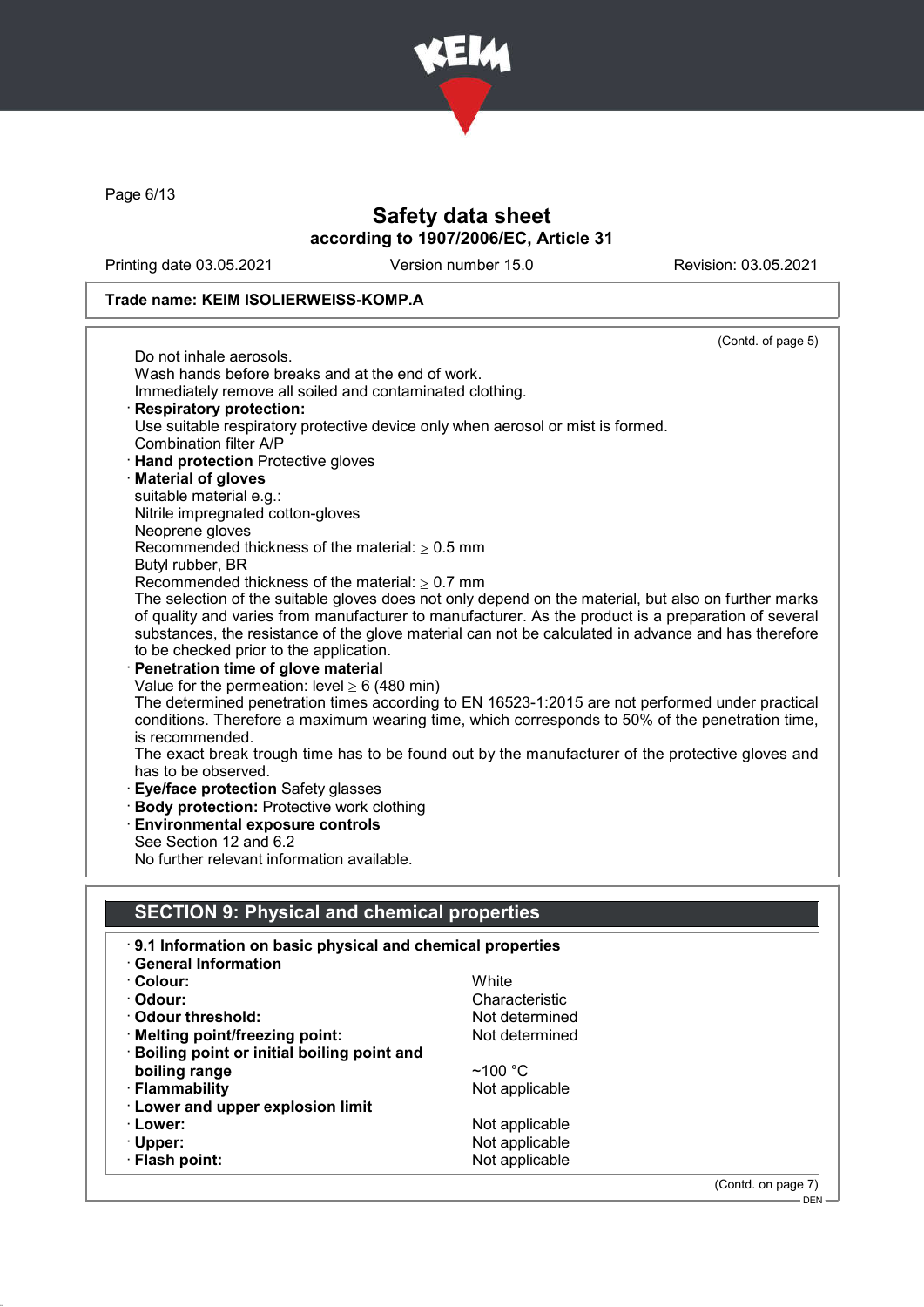

Page 7/13

# Safety data sheet according to 1907/2006/EC, Article 31

Printing date 03.05.2021 Version number 15.0 Revision: 03.05.2021

### Trade name: KEIM ISOLIERWEISS-KOMP.A

|                                                 | (Contd. of page 6)                             |
|-------------------------------------------------|------------------------------------------------|
| · Auto-ignition temperature:                    | Product is not selfigniting.                   |
| · Decomposition temperature:                    | Not determined                                 |
| $\cdot$ pH at 20 $\degree$ C                    | $7.8*$                                         |
| · Viscosity:                                    |                                                |
| <b>Kinematic viscosity</b>                      | Not determined                                 |
| Dynamic at 20 °C:                               | 700-1100* mPas                                 |
| · Solubility                                    |                                                |
| · water:                                        | Miscible                                       |
| · Partition coefficient n-octanol/water (log    |                                                |
| value)                                          | Not applicable                                 |
| · Vapour pressure at 20 °C:                     | $~23$ hPa                                      |
| · Density and/or relative density               |                                                |
| · Density at 20 °C:                             | $1.1 - 1.2$ * g/cm <sup>3</sup>                |
| · Relative density                              | Not determined                                 |
| · Vapour density                                | Not applicable.                                |
| ⋅ 9.2 Other information                         | Product sprays when boiling                    |
|                                                 | * The values are for freshly produced material |
|                                                 | and may change with the time.                  |
| · Appearance:                                   |                                                |
| $\cdot$ Form:                                   | Pasty                                          |
| · Important information on protection of health |                                                |
| and environment, and on safety.                 |                                                |
| · Ignition temperature:                         | Not determined                                 |
| <b>Explosive properties:</b>                    | Product does not present an explosion hazard.  |
| Change in condition                             |                                                |
| · Softening point/range                         |                                                |
| · Oxidising properties:                         | Not applicable                                 |
| <b>Evaporation rate</b>                         | Not applicable.                                |
|                                                 |                                                |
| Information with regard to physical hazard      |                                                |
| classes                                         |                                                |
| · Explosives                                    | Void                                           |
| · Flammable gases                               | Void                                           |
| · Aerosols                                      | Void                                           |
| · Oxidising gases                               | Void                                           |
| · Gases under pressure                          | Void                                           |
| · Flammable liquids                             | Void                                           |
| · Flammable solids                              | Void                                           |
| <b>Self-reactive substances and mixtures</b>    | Void                                           |
| · Pyrophoric liquids                            | Void                                           |
| · Pyrophoric solids                             | Void                                           |
| Self-heating substances and mixtures            | Void                                           |
| · Substances and mixtures, which emit           |                                                |
| flammable gases in contact with water           | Void                                           |
|                                                 |                                                |
| <b>Oxidising liquids</b><br>Oxidising solids    | Void<br>Void                                   |

DEN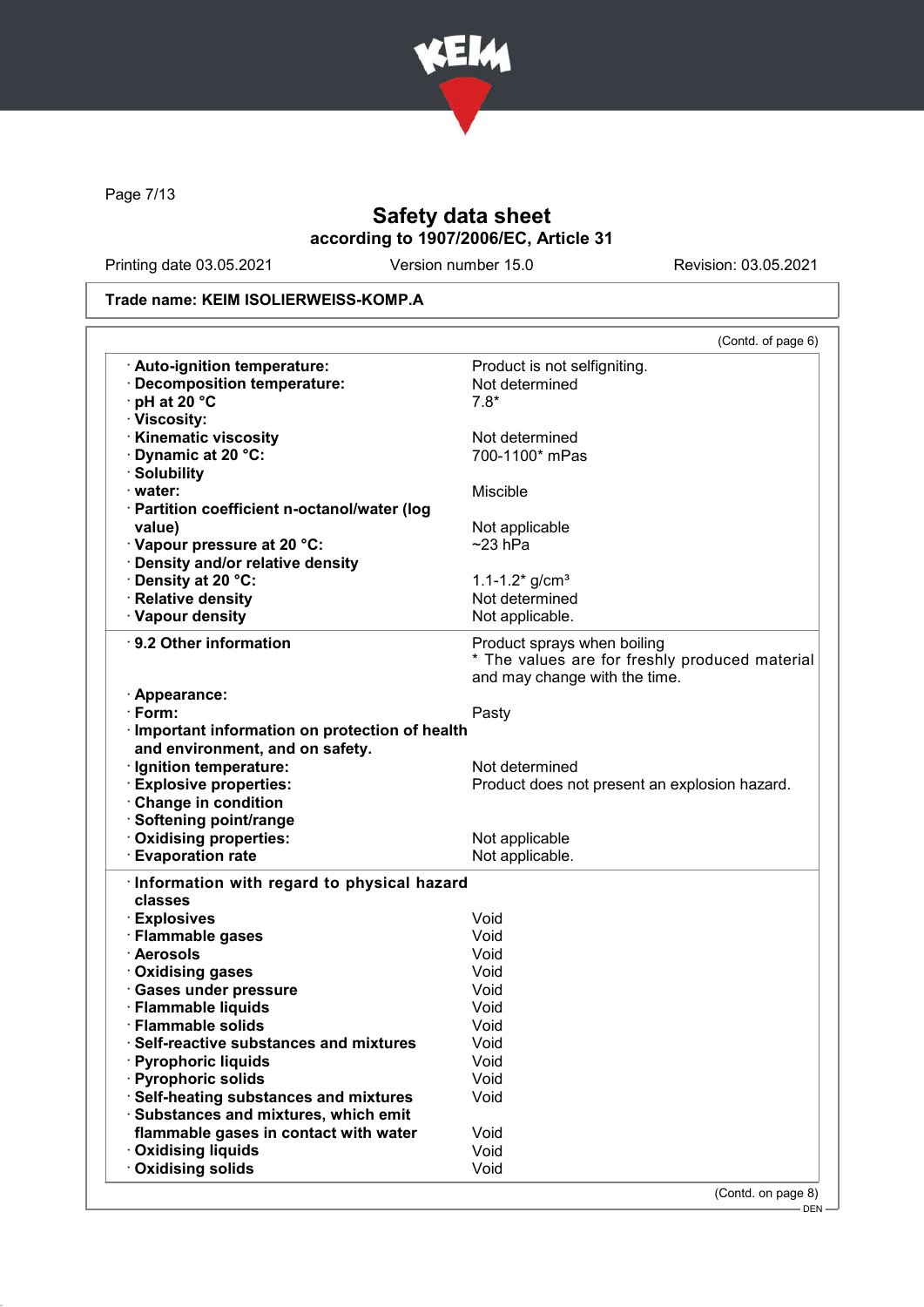

Page 8/13

# Safety data sheet according to 1907/2006/EC, Article 31

Printing date 03.05.2021 Version number 15.0 Revision: 03.05.2021

(Contd. of page 7)

#### Trade name: KEIM ISOLIERWEISS-KOMP.A

• **Organic peroxides** Void<br>• **Corrosive to metals** Void

· Corrosive to metals Void Desensitised explosives

# SECTION 10: Stability and reactivity

· 10.1 Reactivity No further relevant information available.

· 10.2 Chemical stability Stable under normal conditions of storage and use.

· Thermal decomposition / conditions to be avoided:

- No decomposition if used according to specifications.
- · 10.3 Possibility of hazardous reactions No dangerous reactions known.
- · 10.4 Conditions to avoid No further relevant information available.
- · 10.5 Incompatible materials: No further relevant information available.
- · 10.6 Hazardous decomposition products:

At high temperature formation of flammable and harmful products. In case of fire, the following can be released: Carbon oxides (COx)

silicon dioxid (SiO2)

acrylic monomers

No hazardous decomposition products if stored and handled as prescribed.

# **SECTION 11: Toxicological information**

· 11.1 Information on hazard classes as defined in Regulation (EC) No 1272/2008

· Acute toxicity Based on available data, the classification criteria are not met.

# · LD/LC50 values relevant for classification:

| <b>LD/LC50 values relevant for classification:</b>                                                                         |                                                                     |                                                                                                                                                                                                |  |  |
|----------------------------------------------------------------------------------------------------------------------------|---------------------------------------------------------------------|------------------------------------------------------------------------------------------------------------------------------------------------------------------------------------------------|--|--|
| 13463-67-7 titanium dioxide [in powder form containing 1 % or more of particles with<br>aerodynamic diameter $\leq 10$ µm] |                                                                     |                                                                                                                                                                                                |  |  |
|                                                                                                                            | Inhalative $ ATE \text{ mix } (4h)  > 5 \text{ mg/l } (inhalation)$ |                                                                                                                                                                                                |  |  |
|                                                                                                                            | ATE mix                                                             | >2,000 mg/kg (dermal)                                                                                                                                                                          |  |  |
|                                                                                                                            |                                                                     | $>2,000$ mg/kg (orally)                                                                                                                                                                        |  |  |
|                                                                                                                            | <b>NOAEL</b>                                                        | 3,500 mg/kg /Oral (rat) (90d)                                                                                                                                                                  |  |  |
| 2682-20-4 2-methylisothiazol-3(2H)-one                                                                                     |                                                                     |                                                                                                                                                                                                |  |  |
| Oral                                                                                                                       | LD50<br>235 mg/kg (rat) (männlich)                                  |                                                                                                                                                                                                |  |  |
|                                                                                                                            | 183 mg/kg (rat) (weiblich)                                          |                                                                                                                                                                                                |  |  |
| Dermal                                                                                                                     | LD50                                                                | 242 mg/kg (rat) (OECD 402)                                                                                                                                                                     |  |  |
| 2527-66-4 1,2-benzisothiazol-3(2H)-one, 2-methyl                                                                           |                                                                     |                                                                                                                                                                                                |  |  |
| Oral                                                                                                                       | LD <sub>50</sub>                                                    | 175 mg/kg (rat)                                                                                                                                                                                |  |  |
| Dermal                                                                                                                     | LD50                                                                | >200-2,000 mg/kg (rat)                                                                                                                                                                         |  |  |
|                                                                                                                            | ATE mix                                                             | $1,100$ mg/kg (dermal)                                                                                                                                                                         |  |  |
|                                                                                                                            |                                                                     | · Skin corrosion/irritation Frequent persistent contact with the skin may cause skin irritation.<br>· Serious eye damage/irritation In case of longer exposure, irritating effect is possible. |  |  |

(Contd. on page 9)

 $-$  DEN $-$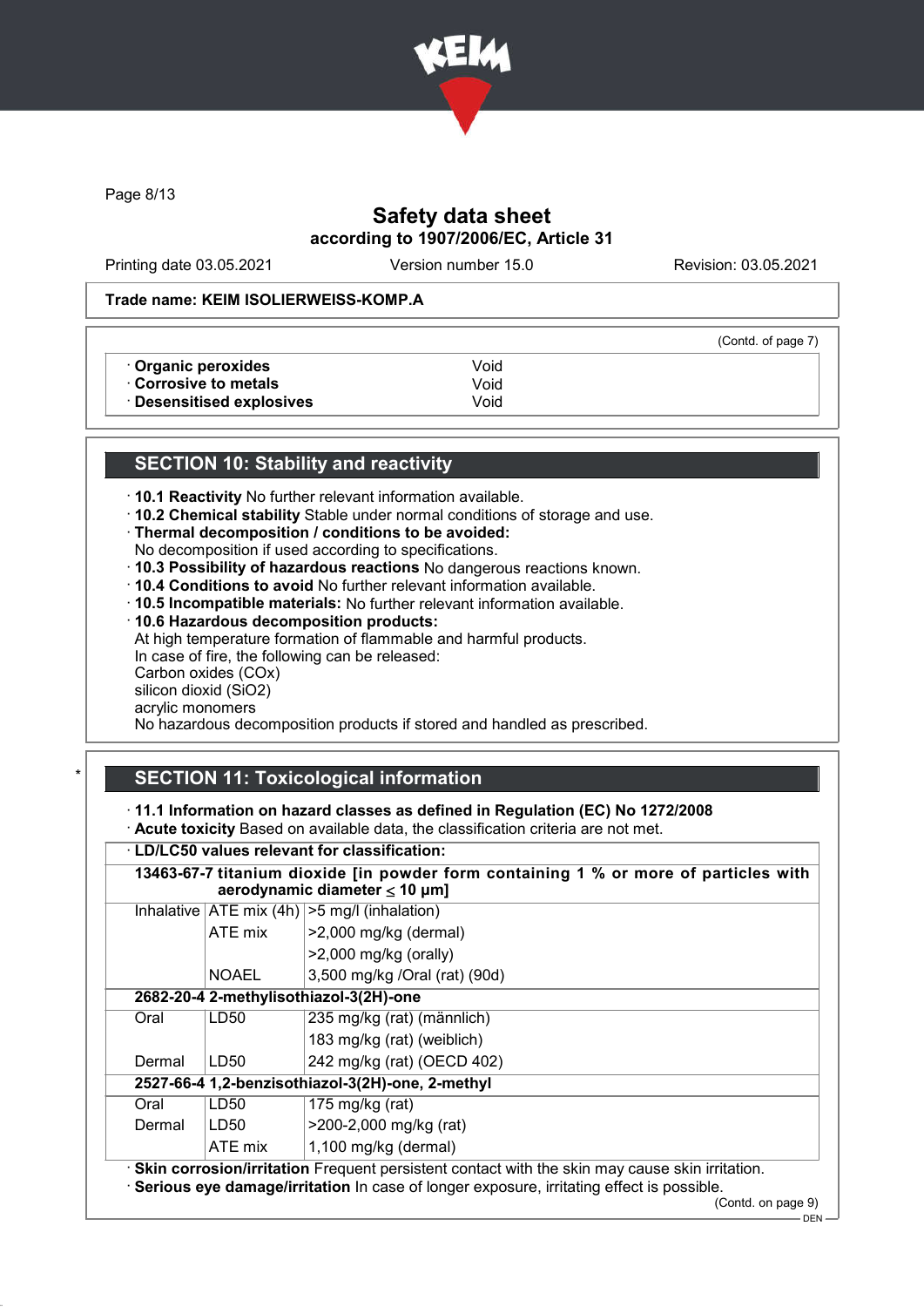

Page 9/13

# Safety data sheet according to 1907/2006/EC, Article 31

Printing date 03.05.2021 Version number 15.0 Revision: 03.05.2021

# Trade name: KEIM ISOLIERWEISS-KOMP.A

| (Contd. of page 8)                                                                                                         |
|----------------------------------------------------------------------------------------------------------------------------|
| during inhalation: Irritant effect possible.                                                                               |
| during swallowing: Irritant effect possible                                                                                |
| Respiratory or skin sensitisation                                                                                          |
| Contains MIT, CIT/MIT (3:1), M-BIT.                                                                                        |
| $MIT = 2-methylisothiazol-3(2H)-one$                                                                                       |
| CIT = 5-chloro-2- methyl-2H-isothiazol-3-one                                                                               |
| $M-BIT = 1,2-benzisothiazol-3(2H)-one, 2-methyl$                                                                           |
| Germ cell mutagenicity Based on available data, the classification criteria are not met.                                   |
| Carcinogenicity Based on available data, the classification criteria are not met.                                          |
| Reproductive toxicity Based on available data, the classification criteria are not met.                                    |
| STOT-single exposure Based on available data, the classification criteria are not met.                                     |
| STOT-repeated exposure Based on available data, the classification criteria are not met.                                   |
| Aspiration hazard Based on available data, the classification criteria are not met.                                        |
| Other information (about experimental toxicology):<br>Experimental analysis are not available.                             |
| The product was not tested. The statements on toxicology have been derived from the properties of                          |
| the individual components.                                                                                                 |
| · Subacute to chronic toxicity:                                                                                            |
| Repeated dose toxicity                                                                                                     |
| 13463-67-7 titanium dioxide [in powder form containing 1 % or more of particles with<br>aerodynamic diameter $\leq 10$ µm] |
| Inhalative $NOAEC$ 10 mg/m <sup>3</sup> (rat) (90d)                                                                        |
| CMR effects (carcinogenity, mutagenicity and toxicity for reproduction) Not applicable                                     |
| $\cdot$ 11.2 Information on other hazards                                                                                  |
| <b>Endocrine disrupting properties</b>                                                                                     |
| None of the ingredients is listed.                                                                                         |
|                                                                                                                            |

# $\boldsymbol{\mu}$ TION 12: Ecological information

# · 12.1 Toxicity

| $\cdot$ Aquatic toxicity: |                                                                                      |  |
|---------------------------|--------------------------------------------------------------------------------------|--|
|                           | 13463-67-7 titanium dioxide [in powder form containing 1 % or more of particles with |  |
|                           | aerodynamic diameter $\leq 10$ µm]                                                   |  |
| <b>NOEC</b>               | $\geq$ 100,000 mg/kg (sediment fresh water)                                          |  |
| EC <sub>50</sub>          | >100 mg/kg (freshwater alga) (OECD 201)                                              |  |
| EC 50                     | >10,000 mg/l (algae) (ISO 10253)                                                     |  |
| LC <sub>50</sub>          | >10,000 mg/l (marine fish) (OECD 203)                                                |  |
|                           | >1,000 mg/l (freshwater fish) (EPA-540/9-85-006)                                     |  |
|                           | >1,000 mg/l (daphnia) (OECD 202)                                                     |  |
|                           | 2682-20-4 2-methylisothiazol-3(2H)-one                                               |  |
| <b>NOEC</b>               | 2.1 mg/l (fish) (33d)                                                                |  |
|                           | $0.04$ mg/l (daphnia) (21d)                                                          |  |
|                           | (Contd. on page 10)                                                                  |  |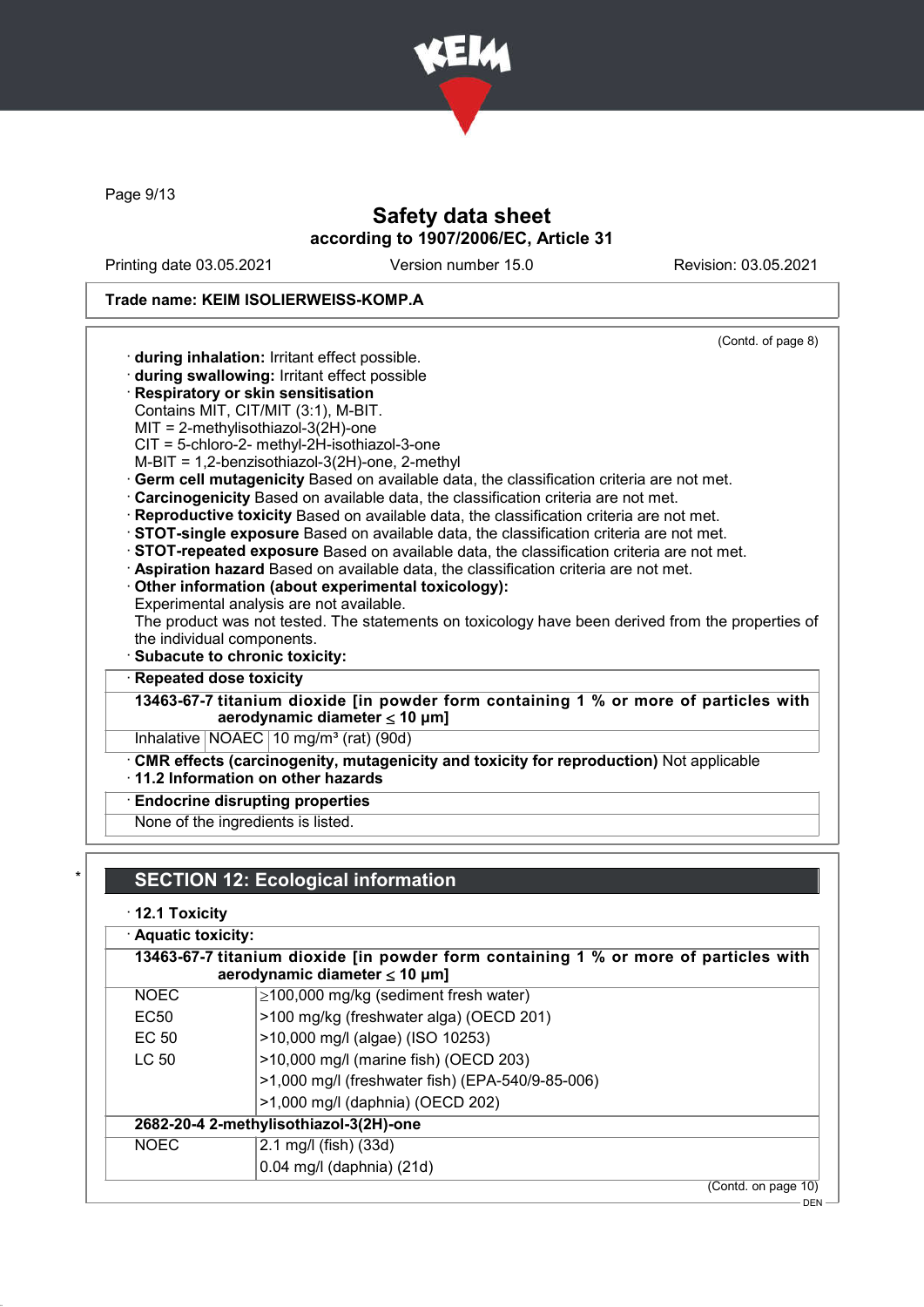

Page 10/13

# Safety data sheet according to 1907/2006/EC, Article 31

Printing date 03.05.2021 Version number 15.0 Revision: 03.05.2021

# Trade name: KEIM ISOLIERWEISS-KOMP.A

|                                   |                                                                                                                                                | (Contd. of page 9) |
|-----------------------------------|------------------------------------------------------------------------------------------------------------------------------------------------|--------------------|
| EC 50/72 h                        | 0.158 mg/l (algae) (OECD 201)                                                                                                                  |                    |
| LC 50/96 h                        | 4.77 mg/l (Oncorhynchus mykiss) (OECD 203)                                                                                                     |                    |
| LC 50/48h                         | 0.93-1.9 mg/l (daphnia)                                                                                                                        |                    |
| LC50/EC50/IC50                    | $<$ 1 mg/l (fish)                                                                                                                              |                    |
|                                   | 2527-66-4 1,2-benzisothiazol-3(2H)-one, 2-methyl                                                                                               |                    |
| <b>NOEC</b>                       | 0.068 mg/l (algae) (72h)                                                                                                                       |                    |
|                                   | 0.16 mg/l (fish) (32d)                                                                                                                         |                    |
|                                   | 0.42 mg/l (daphnia) (21d)                                                                                                                      |                    |
| EC 50/48h                         | 0.92 mg/l (daphnia) (OECD 202)                                                                                                                 |                    |
| EC 50/96h                         | $0.71$ mg/l (algae)                                                                                                                            |                    |
| ErC50/72h                         | 0.33 mg/l (algae) (OECD 201)                                                                                                                   |                    |
| LC 50/96 h                        | 1.5 mg/l (fish) (OECD 203)                                                                                                                     |                    |
|                                   | 0.24 mg/l (Oncorhynchus mykiss) (OECD 203)                                                                                                     |                    |
| LC 50/48h                         | 0.48 mg/l (invertebrates)                                                                                                                      |                    |
| LC50/EC50/IC50 $ $ <1 mg/l (fish) |                                                                                                                                                |                    |
| ErC50                             | 0.23 mg/l (algae) (7d)                                                                                                                         |                    |
|                                   | 55965-84-9 reaction mass of 5-chloro-2- methyl-2H-isothiazol-3-one and 2-methyl-2H-<br>isothiazol-3- one (3:1)                                 |                    |
| <b>NOEC</b>                       | 0.02 mg/l /36d (fish)                                                                                                                          |                    |
|                                   | 0.1 mg/l /21d (daphnia)                                                                                                                        |                    |
| <b>NOEC</b>                       | 0.4 mg/kg /28d (soil microorganisms)                                                                                                           |                    |
|                                   | 0.27 mg/kg /28d (sediment marine water)                                                                                                        |                    |
| EC 50/48h                         | 0.16 mg/l (daphnia)                                                                                                                            |                    |
| EC 50/3h                          | 4.5 mg/l (Mikroorganismus)                                                                                                                     |                    |
| ErC50/72h                         | 0.0063 mg/l (algae)                                                                                                                            |                    |
| LC 50/96 h                        | $0.19$ mg/l (fish)                                                                                                                             |                    |
|                                   | · 12.2 Persistence and degradability No further relevant information available.                                                                |                    |
| Other information:                |                                                                                                                                                |                    |
| adsorption on sewage sludge.      | Elimination in biological waste water treatment plants is effected by flocculation, precipitation and                                          |                    |
| · 12.3 Bioaccumulative potential  |                                                                                                                                                |                    |
|                                   | 2527-66-4 1,2-benzisothiazol-3(2H)-one, 2-methyl                                                                                               |                    |
| LogPow 1.4 (n-Octanol/ H2O)       |                                                                                                                                                |                    |
|                                   | . 12.4 Mobility in soil No further relevant information available.                                                                             |                    |
|                                   | 12.5 Results of PBT and vPvB assessment                                                                                                        |                    |
| · PBT: Not applicable             |                                                                                                                                                |                    |
|                                   |                                                                                                                                                |                    |
| · vPvB: Not applicable            |                                                                                                                                                |                    |
|                                   | 12.6 Endocrine disrupting properties                                                                                                           |                    |
|                                   | The product does not contain substances with endocrine disrupting properties.                                                                  |                    |
|                                   | . 12.7 Other adverse effects No further relevant information available.<br>Other information: Pretreat waste water with help of precipitation. |                    |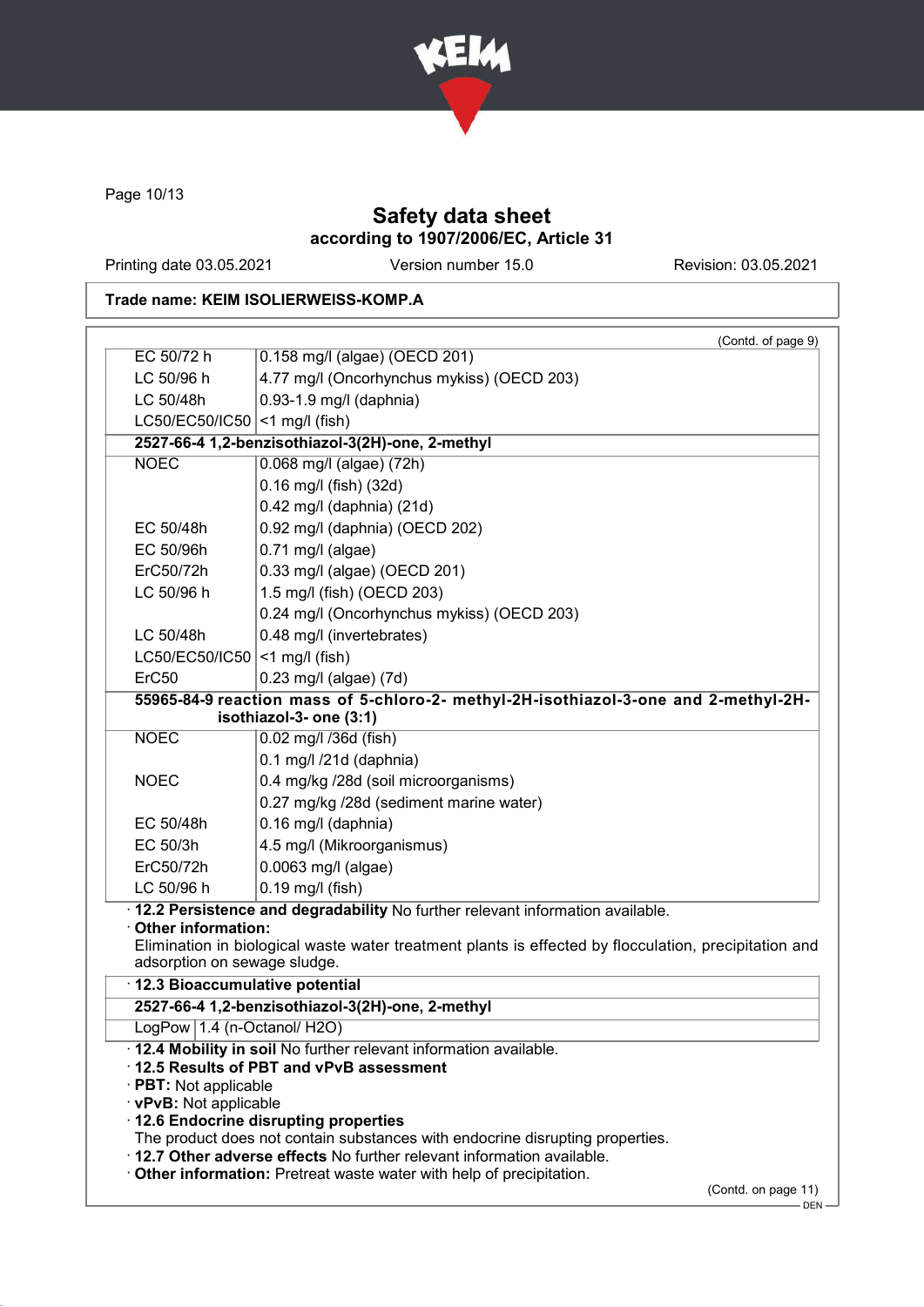

Page 11/13

## Safety data sheet according to 1907/2006/EC, Article 31

Printing date 03.05.2021 Version number 15.0 Revision: 03.05.2021

(Contd. of page 10)

#### Trade name: KEIM ISOLIERWEISS-KOMP.A

#### · Additional ecological information:

· AOX-indication:

The product can take influence in small measure on the AOX-load of the waste water.

· According to the formulation contains the following heavy metals and compounds from the EU guideline NO. 2006/11/EC:

The product contains TiO2.

#### General notes:

At present there are no ecotoxicological assessments.

The statements on ecotoxicology have been derived from the properties of the individual components.

Do not allow product to reach ground water, water course or sewage system.

Water hazard class 2 (German Regulation) (Self-assessment): hazardous for water

## SECTION 13: Disposal considerations

#### · 13.1 Waste treatment methods

#### **Recommendation**

Must not be disposed with household garbage. Do not allow product to reach sewage system. Disposal must be made according to official regulations.

#### European waste catalogue

08 01 11\* waste paint and varnish containing organic solvents or other hazardous substances

· Uncleaned packaging:

· Recommendation: Disposal must be made according to official regulations.

· Recommended cleansing agents: Water, if necessary with cleansing agents.

# SECTION 14: Transport information

| 14.1 UN number or ID number<br>· ADR, IMDG, IATA   | Void           |                     |
|----------------------------------------------------|----------------|---------------------|
| 14.2 UN proper shipping name<br>· ADR, IMDG, IATA  | Void           |                     |
| 14.3 Transport hazard class(es)                    |                |                     |
| · ADR, IMDG, IATA<br>∴Class                        | Void           |                     |
| 14.4 Packing group<br>· ADR, IMDG, IATA            | Void           |                     |
| 14.5 Environmental hazards:<br>· Marine pollutant: | No.            |                     |
| 14.6 Special precautions for user                  | Not applicable |                     |
|                                                    |                | (Contd. on page 12) |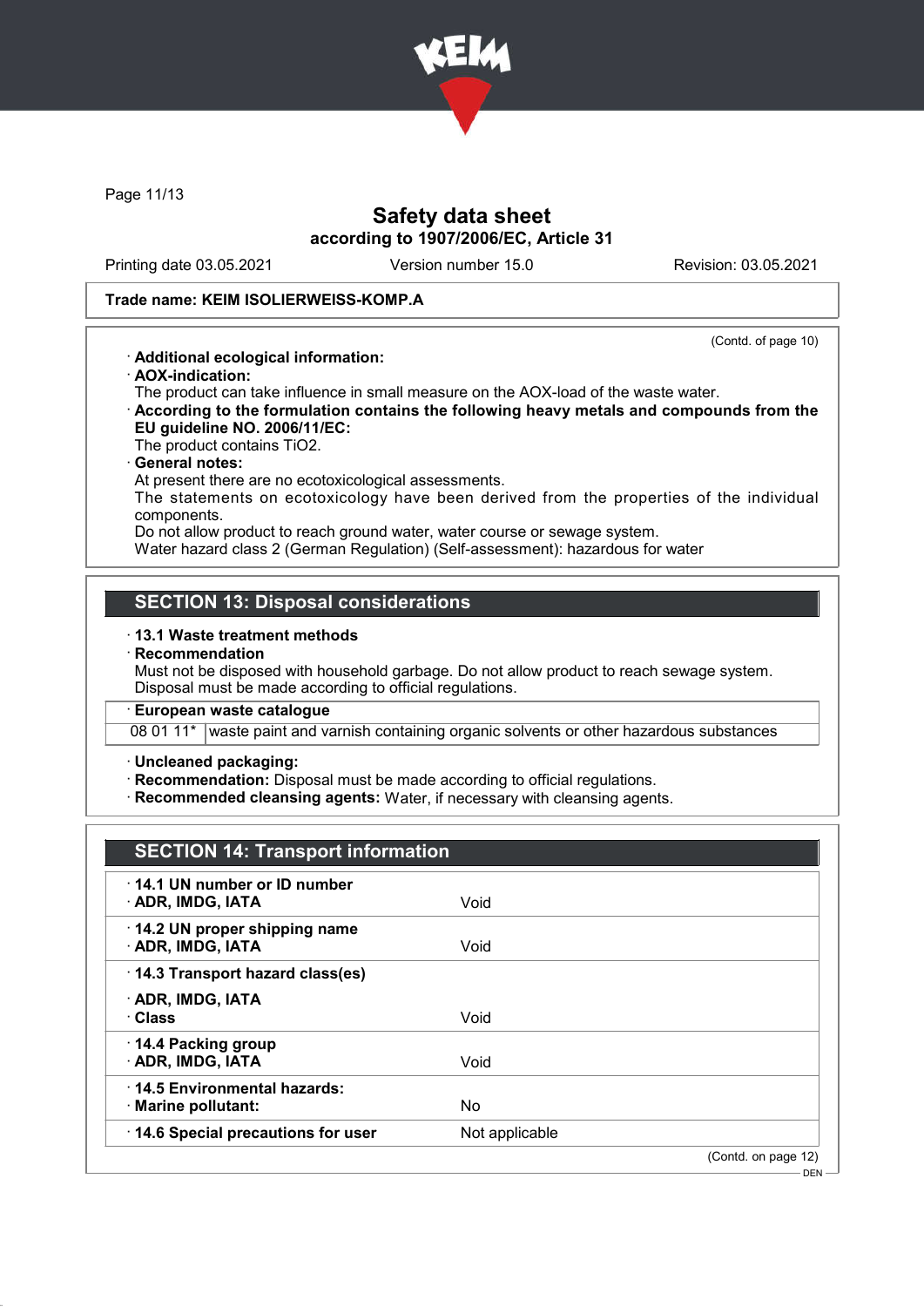

Page 12/13

## Safety data sheet according to 1907/2006/EC, Article 31

Printing date 03.05.2021 Version number 15.0 Revision: 03.05.2021

#### Trade name: KEIM ISOLIERWEISS-KOMP.A

|                                                                        | (Contd. of page 11)                                           |
|------------------------------------------------------------------------|---------------------------------------------------------------|
| 14.7 Maritime transport in bulk according to<br><b>IMO instruments</b> | Not applicable                                                |
| · Transport/Additional information:                                    | No dangerous good in sense of these transport<br>regulations. |
| · UN "Model Regulation":                                               | Void                                                          |
|                                                                        |                                                               |

## SECTION 15: Regulatory information

- · 15.1 Safety, health and environmental regulations/legislation specific for the substance or mixture
- · Labelling according to Regulation (EC) No 1272/2008

For information on labelling please refer to section 2 of this document.

· Directive 2012/18/EU

· Named dangerous substances - ANNEX I None of the ingredients is listed.

· LIST OF SUBSTANCES SUBJECT TO AUTHORISATION (ANNEX XIV)

None of the ingredients is listed.

· DIRECTIVE 2011/65/EU on the restriction of the use of certain hazardous substances in electrical and electronic equipment – Annex II

None of the ingredients is listed.

· REGULATION (EU) 2019/1148

Annex I - RESTRICTED EXPLOSIVES PRECURSORS (Upper limit value for the purpose of licensing under Article 5(3))

None of the ingredients is listed.

Annex II - REPORTABLE EXPLOSIVES PRECURSORS

None of the ingredients is listed.

· National regulations:

· Waterhazard class: Water hazard class 2 (Self-assessment): hazardous for water.

· Other regulations, limitations and prohibitive regulations

· Please note:

TRGS 200 (Germany)

TRGS 500 (Germany) TRGS 510 (Germany)

TRGS 900 (Germany)

· Substances of very high concern (SVHC) according to REACH, Article 57 Not applicable

· Product-Code/Giscode: BSW50

· 15.2 Chemical safety assessment: A Chemical Safety Assessment has not been carried out.

(Contd. on page 13)

DEN